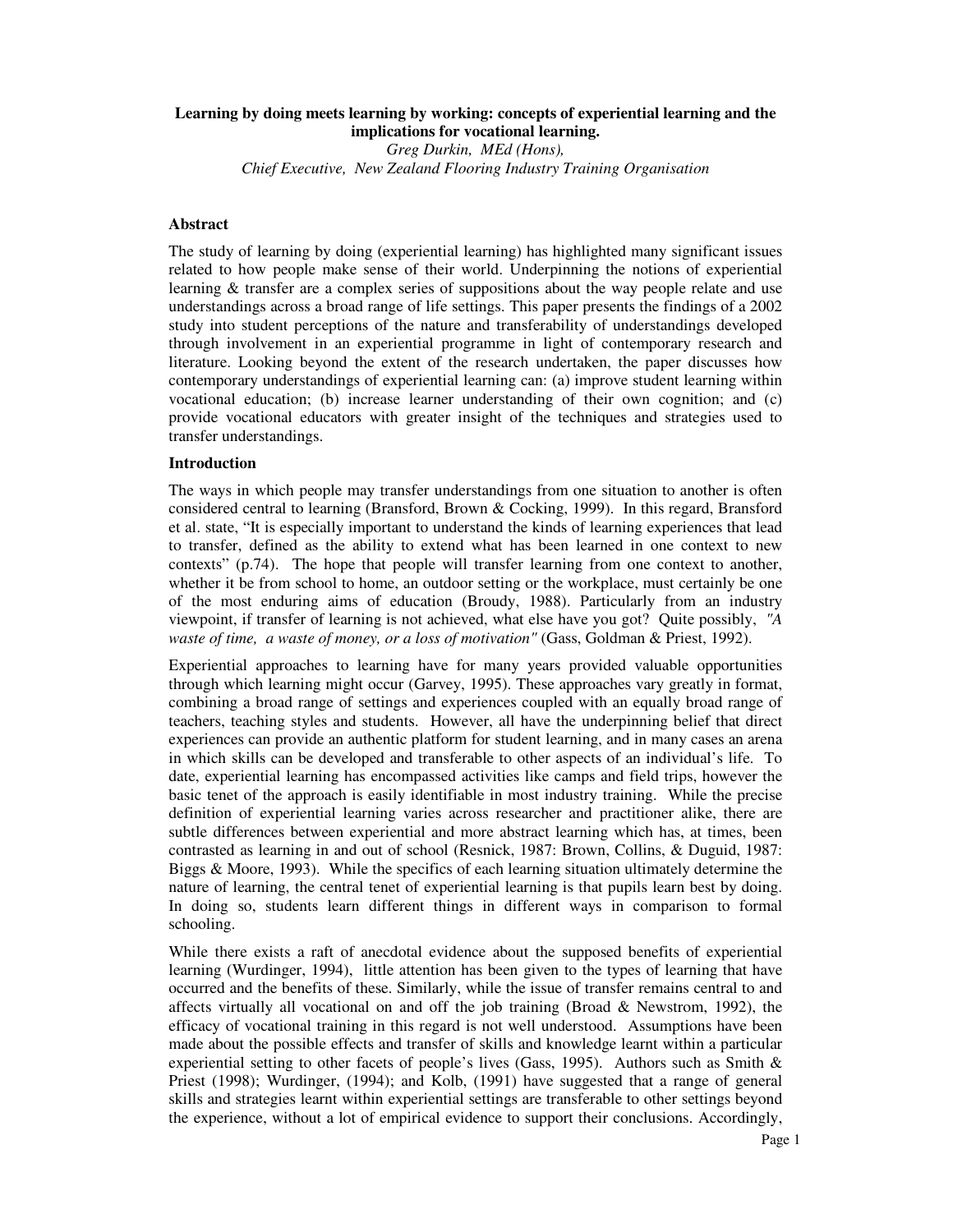the purposes of conducting research about transfer in experiential learning are threefold. In the first, fundamental links may be established between the learning processes that people undergo in experiential settings and mainstream education. In the second, which is a natural extension of the first, conclusions may be drawn about the implications, and the role of cognitive strategies within experiential learning. In the third, a better understanding may be developed of how cognition may assist the adaptation of understandings beyond experiential settings. In particular, conclusions that arise out of such research may serve to: (a) further illustrate the possible value of cognitive strategies in experiential learning; (b) provide some insight into the issue of transfer of strategies and knowledge from one setting to another; and (c) clarify how the outcomes of experiential learning may be enhanced through teaching styles which identify and enhance cognitive strategies that facilitate the transfer of understandings.

With specific reference to the study described herein, this paper considers student perceptions of transfer within and beyond an experiential education programme, namely an outdoor education course that is part of a pre-service teacher education programme. As pre-service teachers, those involved in the programme are likely to be required to adopt and incorporate experiential approaches when teaching pupils. With this point in mind, it is imperative that a programme of pre-service teacher education which uses experiential approaches incorporates appropriate pedagogy; and the pre-service teacher education students involved ought to consider the educational beliefs / principles behind the experiential programme and how these relate to their own practice.

## **Literature Review**

Discussion and research findings regarding transfer that are pertinent to this study are located in two related areas of literature. The first is, research and information pertaining to experiential learning. The second is the examination of transfer of learning under the broad umbrella of educational psychology, particularly situated cognition and knowledge. While not trying to over simplify the origins of either area, the former is largely contributed by research and commentary of the nature and delivery of experiential learning through adventure based outdoor programmes. The latter area features discussion of the nature of learning in the broader spectrum of mainstream educational practices, eg. Schools and vocational education.

#### *Section One - Experiential Learning*

There are a range of terms used to describe programmes that incorporate experiential learning. Typically these include adventure education, experiential education, outdoor education, outdoor management development and outdoor training (Klint & Priest, 1998; Priest, 1998; Priest & Gass, 1997). All of these programmes typically use experiential learning as the underpinning approach to learning (Drebing, Willis and Genet, 1987; Chapman, McPhee and Proudman, 1992; Hattie, et al., 1997). Hattie, Marsh, Neill & Richards (1997), in their metaanalysis of 96 separate Adventure Education' programmes, confirmed the major aim was to develop within participants a range of skills and knowledge they could use beyond the scope and activities used. In particular most experiential programmes were designed to increase the participant's social responsibility. As Kielsmeier (1995) states, "people do respond remarkably when asked to do something real, to engage in something where they are needed" (p. 5). The point being, that through experiential / adventuresome activities people may develop a range of skills and knowledge while also working with others for success (James, 1990). In the case of the Outward Bound participants are challenged to solve problems and overcome group and personal obstacles as a team (Drebing et al., 1987). As such, the group participatory aspect of the programme is a central factor in facilitating successful use of understanding in other domains of people's lives. Stepping back from Outward Bound, the participatory aspect of learning highlights the current debate in cognitive psychology regarding transfer being a matter of moving parcels of knowledge from one domain to another, or learning to participate in interactions in ways that succeed over a broad range of situations (Greeno, 1997). Further discussion of this ideological position on transfer is provided later.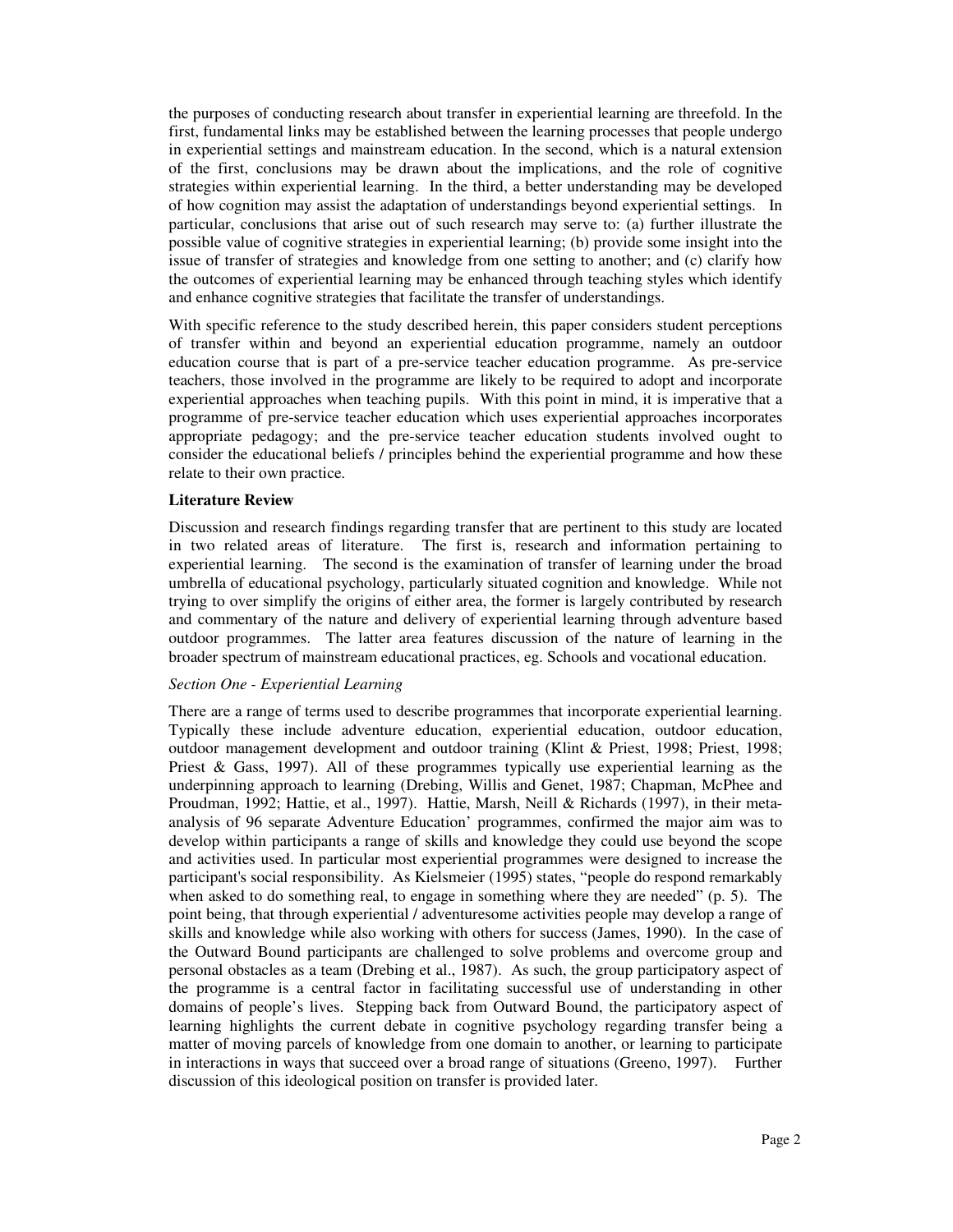As an outcome of their meta-analysis of 96 studies of experiential based outdoor programmes, Hattie et al. (1997) defined experiential programmes as involving: (a) wilderness or backcountry setting; (b) small group participation (usually less than 16); (c) assignments of a variety of mentally and/or physically challenging objectives; (d) frequent and intense interactions that usually involve group problem solving and decision making; (e) a relatively non-intrusive, trained leader / instructor; and (f) a duration of 2 days to 4 weeks. Similarly, Druian, Owens & Owen (1995) provide a general overview of the elements of experiential programmes, summarised in Table 1.

Table 1: Elements of Experiential Programmes

| <b>1. Purpose:</b> clearly articulated purposes - interpreted similarly by programme participants. Stated  |  |  |  |  |
|------------------------------------------------------------------------------------------------------------|--|--|--|--|
| purposes reflect needs of a group of learners and imply a certain programme content.                       |  |  |  |  |
| 2. Setting: four essential factors - realism; challenge; an appropriate level of risk; and diversity.      |  |  |  |  |
| 3. Characteristics of Participants: Participants reflect all segments of the population.                   |  |  |  |  |
| 4. Learning Strategies: common sequence of the learning process within experiential programmes is:         |  |  |  |  |
| • Assessment and goal setting; • Negotiation and planning; • Engaging and experiencing;                    |  |  |  |  |
| • Reflecting and evaluating; • Application and generalising.                                               |  |  |  |  |
| 5. Student Roles: are extremely important in experiential learning programmes, also important to know      |  |  |  |  |
| whether students are learning from people with backgrounds similar to or different from their own.         |  |  |  |  |
| Differences and similarities in the extent and the conditions under which learners learn and transfer      |  |  |  |  |
| learning through responsibility for one's own actions.                                                     |  |  |  |  |
| 6. Instructor Roles: helps students plan and carry out their activities while often serving as role models |  |  |  |  |
| of active, involved learners. Monitor student progress; assess and feedback information to students,       |  |  |  |  |
| motivate and encourage students, demonstrating skills in planning, empathy, communications, and            |  |  |  |  |
| resource sharing.                                                                                          |  |  |  |  |
| 7. Programme Outcomes: In general terms, the main outcomes of experiential education programmes            |  |  |  |  |
| are the development of leadership, self-concept, academic                                                  |  |  |  |  |

With specific regard to transfer of learning within experiential programmes, Gass (1995) identified three possible types of transfer: (a) specific transfer; (b) non-specific transfer; and (c) metaphoric transfer. While the concept of **specific transfer** between very similar settings seems relatively straight forward, **non-specific transfer** is not. Where there is significant difference between the learning situation and other performance domains, the student has to learn the common underlying principles from the experiential setting and generalise these principles and attitudes to a new learning situation. This ability to generalise by the learner is crucial for non-specific transfer to occur. Interestingly, research also notes that transferred non-specific understandings are predominately limited to relationship skills and perceptions of self-concept (Hattie et al, 1997; Priest, 1998). **Metaphoric transfer** also requires participants to generalise certain principles from one learning situation to another. However the principles being transferred in this instance explicitly use metaphor to make similarities between the learning environment and other areas of an individual's life. As an example, an experiential programme may use the metaphor of geese flying in a parabolic formation to illustrate connections between apprentices supporting one another's learning while attending a Block course and the co-operation needed to complete tasks in the workplace.

Metaphoric transfer has been developed further via the concept of isomorphism, that is "identical in form or structure (but not necessarily composition or function) to another idea, object, or description" (Gass & Priest, 1993, p. 178). Strong linkages (via isomorphs) increase participant motivation and usually enhance transfer of learning. One disadvantage of isomorphic framing, is that the learning experience can become too structured – whilst this may help to ensure that required learning outcomes are reached, other incidental or unplanned learning, which may be equally valuable and valid, may be suppressed. In addition to his comments regarding transfer, Gass (1995) indicated one of the major faults has been the lack of planning for the transfer in the selection and design of appropriate learning activities and teaching methodology. As such, it is necessary to select techniques and activities that will promote transfer applicable to the programme. This is particularly significant for vocational education where often considerable effort is given to providing quality learning experiences during 'off-the-job' training, educators must also teach for the transfer of skills to the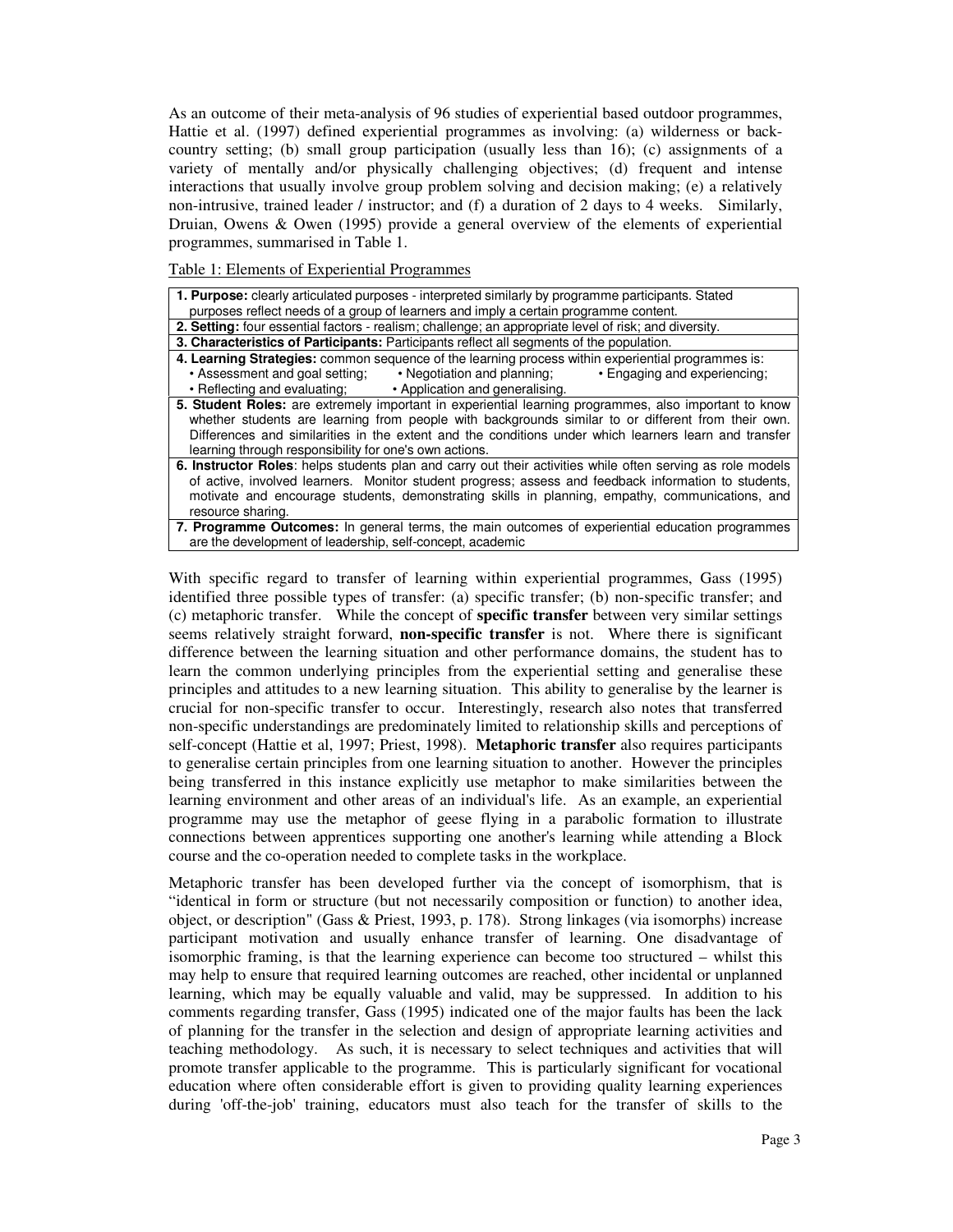workplace. Revans' (1980) concept of Action Learning or *"learning to learn by doing"* is a good example whereby work-based problems are the focus of learning activity and the important connection to the workplace is a metaphoric one, whereby participants engage in an activity having to make *real* decisions with *real* consequences (Tuson, 1994). Research into how teachers assist transfer suggests a need to consider how participants construct and relate to the metaphors they use (Nadler and Luckner, 1992). Put another way, participants personally own the comparative terms they use. Hence, it is important for instructors to work with the cognitive associations that participants perceive rather than impose external associations for learners to adopt.

Along with the role of the teacher, the inclusion of significant others closely associated with the student's learning often increases the transfer of learning. Work with at-risk youth at the Centre for Adolescent Psychiatry, Austin & Repatriation Medical Centre, Melbourne is a particularly good example of this (Crisp, 1996). While working with 14 to 18 year adolescents referred by schools or social workers to the Centre, Crisp found that positive transfer of therapy outcomes was highly dependent on people significant to the patient, i.e. peers, parents, counsellors, social workers, and/or teachers being involved. In terms of transfer, Crisp points out that: (a) often learning activities are unnatural; and (b) people need more than metaphors and reflection to transfer understandings. By involving the Centre staff and people significant to his patients in the outdoor activities, hospital counselling sessions and home / school environment, Crisp found significant changes in behaviour occurred.

#### *Section Two - Situated Learning and Transfer*

While the literature discussion above highlights significant aspects of transfer when learning through direct experiences, it is not clear the degree to which knowledge is: (a) a construction of the group rather than the individual; or (b) confined to the experience itself. Recent research pertaining to situated cognition and associated issues of transfer provides some insight of psychological and pragmatic issues of experiential learning.

Greeno (1997) questions whether transfer is a matter of moving parcels of knowledge from one domain to another, or learning to participate in interactions that succeed over a broad range of situations. Sfard (1998) provides useful insight into this issue by suggesting learning theory related to transfer could be conceptualised by way of two differing metaphors (metaphor the language used to express meaning and the underpinning epistemological belief). First, is the acquisition metaphor, which is characterised by accumulation of knowledge as a product. Accordingly, acquiring knowledge is thought of as, "gaining ownership over some kind of self sustaining entity" (Sfard, 1998, p. 4). This view of learning and transfer has considerable support in educational literature (Anderson, Reder and Simon, 1996; 1997). The second metaphor Sfard proposes is the participation metaphor. As the title suggests, knowing is dependent on the learner's participation. Understanding is embedded within a setting constituting "situated-ness, contextuality, cultural embeddedness and social activity" (p. 4). Compared with the first, the learner is participating in a distinct social activity rather than accumulating knowledge as a commodity to be applied, transferred and shared with others. It is important to note that the difference between the two metaphorical views is not about the types of interactions that occur during learning. Both views may incorporate independent thinking and social interaction. The key point is that, unlike the acquisition metaphor, with the participation metaphor understandings exist within and because of specific events, contexts and interactions. Extending this proposition to transfer of learning, the acquisition metaphor presents the learner as a semi-independent agent, able to apply knowledge to a range of settings depending on the degree of similarity between the two and executive knowledge of the individual (Perkins and Solomon, 1989). Alternatively, with the participation metaphor transfer is about learning to participate in interactions in ways that succeed over a broad range of situations.

Sfard's (1998) discussion of the two metaphors calls into question the very nature of knowledge and how people learn. Unlike Gass (1995) and Bacon's (1984), the use of metaphor in this instance considers knowledge in a different way. This said, the literature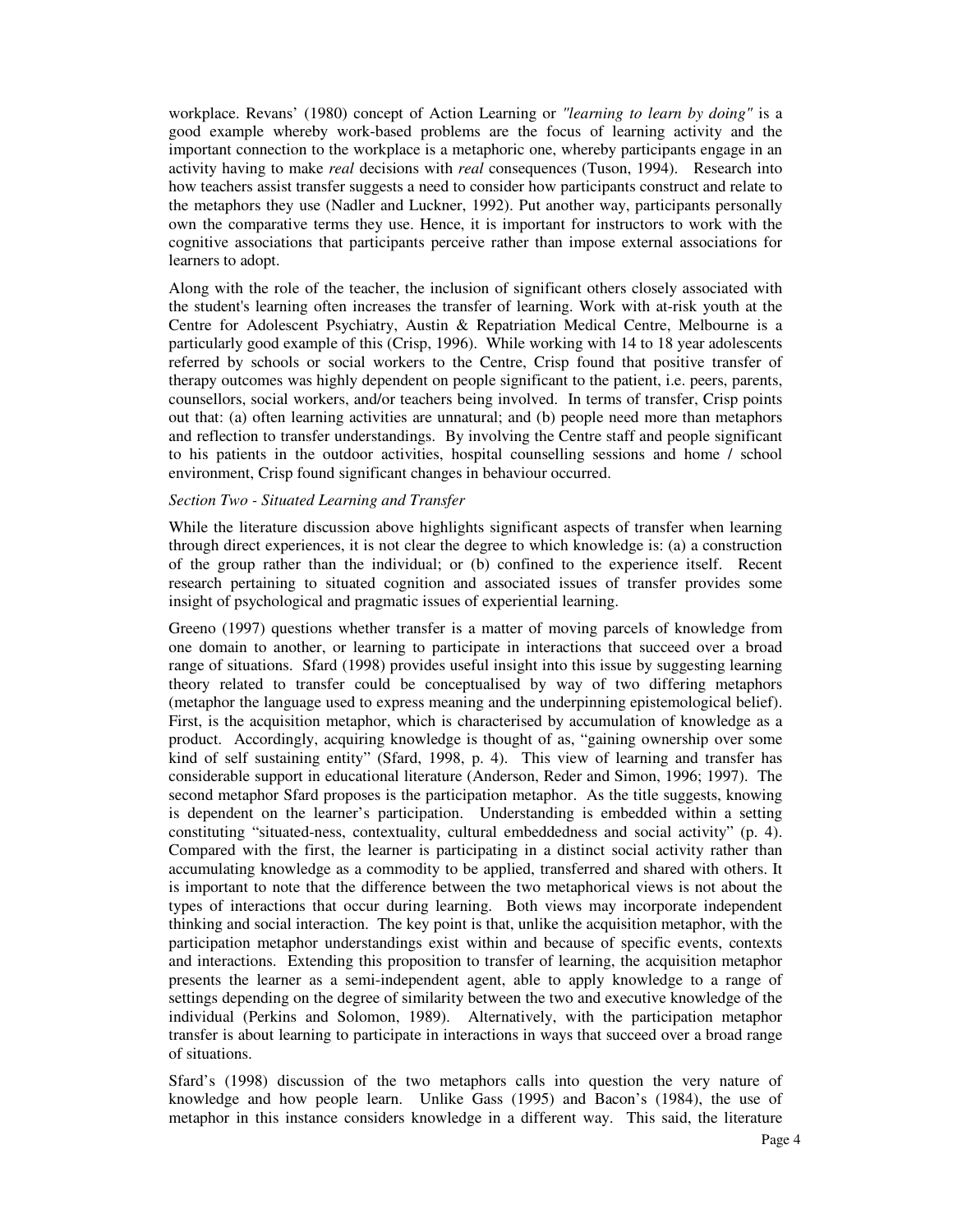presents a common concern about the lack of clarity in this regard, for example Lave's (1998, cited in Sfard, 1998) comment of "transfer being seriously misconceived" (p. 39) and Hattie et al. (1997) finding that little is known about why the experiential programmes examined work most effectively (at transfer beyond the programme), both raise questions about how knowledge and transfer is conceptualised. By way of a possible path forward, Sfard (1998) calls for additional research to examine basic fundamentals of the participatory nature of learning. In this respect, further examination of the participatory influences on learning in experiential learning may illustrate that: (i) understandings developed through involvement in experiential programmes may have a high degree of situational dependency; and (ii) effective transfer is as much about people effects as it is about learning effects.

Apart from a metaphorical perspective, discussion regarding psychological aspects of situated learning has been ongoing. Resnick (1987) contrasts differences that may exist between the abstract learning characteristic of schools and learning in the "practical, everyday, real-world" (p. 13). Resnick makes the point that "Out of school...they [students] are continuously engaged with objects and situations that make sense" and " Mental activities make sense in terms of their results in a specific circumstance; actions are grounded in the logic of immediate surroundings" (p. 15). Resnick makes several key observations regarding the nature of learning outside of school:

- 1. learning is highly dependent on interactions with other people and the environment;
- 2. learning is often shaped around the tools used (practical and conceptual);
- 3. actions are connected to objects, events and reasoning; and
- competence is often situation specific.

Resnick (1987) is very clear that a blend of learning in and out of school is desirable. The combined approach incorporates learning which: (a) involves socially shared intellectual work; (b) is organised around joint accomplishment of tasks; and (c) elements of skill take on meaning in the context of the whole. From an experiential learning perspective these recommendations are comparable with many successful strategies (Gass, 1995; Klint & Priest, 1997). Similar to Sfard (1998), there is a shared view that learning is highly dependent on context and associated interactions, in that, learning should incorporate shared work, joint accomplishment and situational context. Brown et al. (1987) take the position that situated cognition can provide for the development of "usable and robust knowledge" (p. 32) through the deliberate use of social and physical context for learning. Learning is dependent on the relationship between the concept of cognitive apprenticeship, situated cognition and the social construction of knowledge and related to real circumstances with real consequences. As such, knowledge is not independent, but situated in the activity, context, and culture in which it is developed. This view is shared by Wilson (1993) who states situated cognition is learning that is integrally situated in everyday activity, that enables more accurate understanding of learning, particularly in adults. Wilson also states that authentic activity, involving situations requiring actual rather than simulated cognitive processes, may be a better basis for adult education. As such, the cognitive tools learners use are an important part of developing understandings and are heavily influenced by the contexts used. Clearly, Brown et al. are of a similar view to Resnick in that, the nature of knowledge, as it relates to the context, has significant influences on how people learn and solve problems. Similarly, Greeno (1997) suggests that through examining the affordances and constraints that individuals perceive when adapting understandings from one context to another a greater understanding of the located nature of transfer might be achieved. With respect to applying abstract representations within contexts, Greeno suggests that greater attention be placed on the interpretative conventions that students use: and the ways that these conventions are often shared in social / situated learning environments.

The discussion thus far has clearly established common ground between experiential learning and situated learning. Along with this, questions and concerns common to the nature of situated learning are just as applicable to experiential learning. As such, Greeno's (1997) call to examine interpretative conventions of learning provides a useful focus for the ways people use, share and manipulate cognitive understandings in experiential learning. Also given the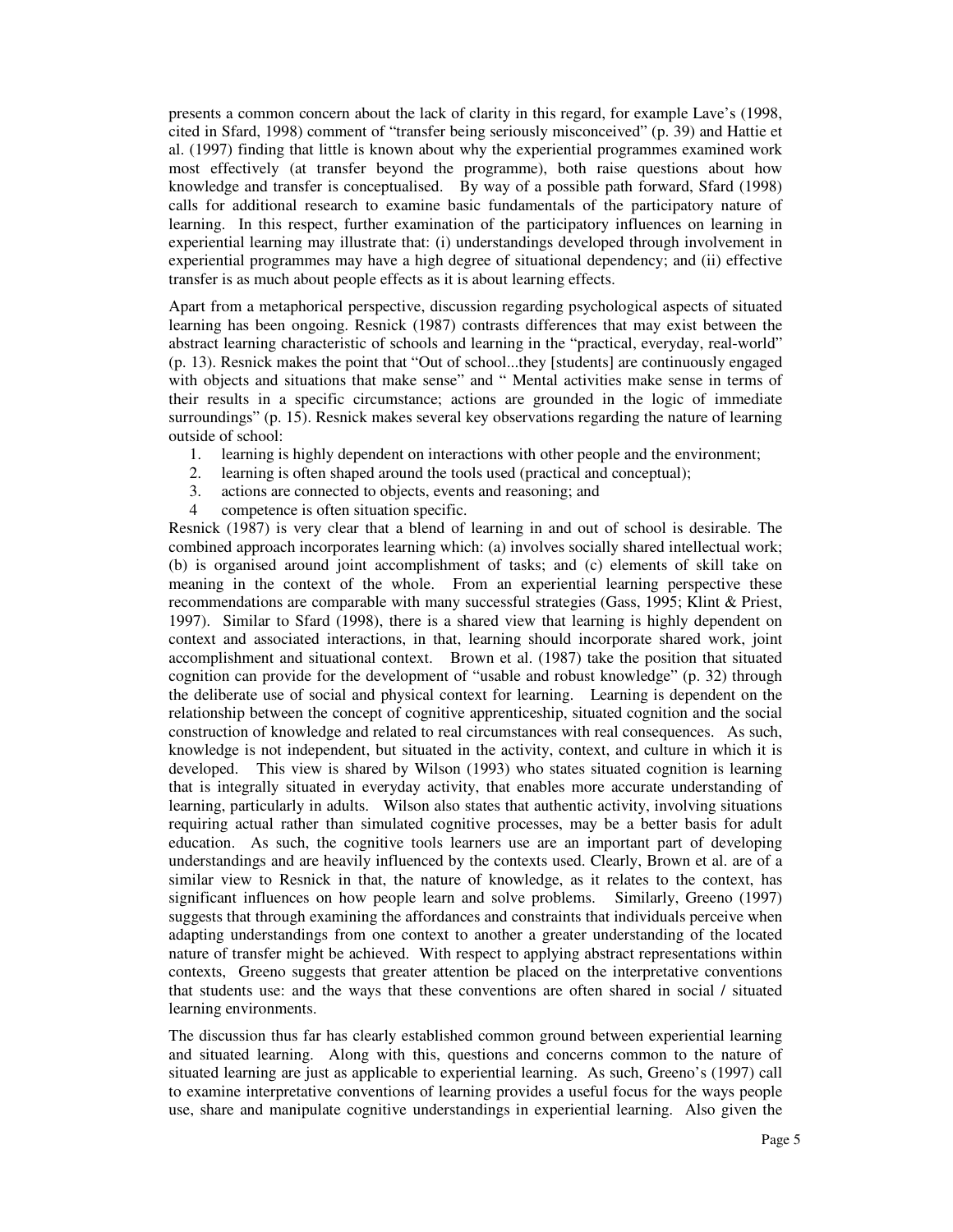points made by Sfard (1998), Brown et al. (1987) and Perkins and Solomon (1989), research into participants use of knowledge in experiential learning ought to consider: (a) the nature of learning activities; (b) specific ways that participants develop and use understandings; and (c) cognitive conventions that may facilitate transfer of understandings.

### **Research Method**

This research focuses on student perceptions of the nature and transferability of understandings within experiential learning. Accordingly, this research asks the following questions in regard to participation in a specific experiential programme.

1. What are the principles, objectives and activities that make up the outdoor education programme that is the focus of the study?

2. What specific understandings do participants perceive they develop through involvement in the programme?

3. What understandings are perceived by the participants to be transferable within and beyond the programme?

4. How do participants perceive the transfer of understandings occurred.

The research was conceptualised as a combination of case study (Stake, 1995; Yin, 1989) and grounded theory (Strauss & Corbin, 1998). While the two approaches have similarities and differences, combining them provided for the analysis of data with regard to trends and generalisations (Davidson and Tolich, 1999). The case study provided both specific and general information about student perceptions within a bounded system and, subsequently, grounded theory assisted in the emergence of theory from the data.

| <b>Class Sessions</b>             | Week 1                                                    | Programme Overview                                                                                                                                                                       | Leadership            | <b>Trip Planning</b>  |  |
|-----------------------------------|-----------------------------------------------------------|------------------------------------------------------------------------------------------------------------------------------------------------------------------------------------------|-----------------------|-----------------------|--|
|                                   | Week 2                                                    | <b>Risk Management</b>                                                                                                                                                                   | <b>River Dynamics</b> | <b>Camping Skills</b> |  |
|                                   | Week 3                                                    | Food and Nutrition                                                                                                                                                                       | Management            | <b>Cycle Touring</b>  |  |
| <b>Activity Week</b>              | Day 1                                                     | Road cycle 130 kms - moderate hilly terrain - 6 to 8 hours                                                                                                                               |                       |                       |  |
|                                   | Day 2                                                     | Road cycle 85 kms - very hilly terrain - 5 to 7 hours<br>White Water rafting (grade 4) 6 hours<br>White Water rafting (grade 4 - 5) 7 hours<br>White Water rafting (grade 3 - 4) 6 hours |                       |                       |  |
|                                   | Day 3                                                     |                                                                                                                                                                                          |                       |                       |  |
|                                   | Day 4                                                     |                                                                                                                                                                                          |                       |                       |  |
|                                   | Day 5                                                     |                                                                                                                                                                                          |                       |                       |  |
| Beach activities 4 hours<br>Day 6 |                                                           |                                                                                                                                                                                          |                       |                       |  |
| Post Activity Week                | In-class debrief / student assignment work (over 6 weeks) |                                                                                                                                                                                          |                       |                       |  |

Table 2: Pre Service Teacher - Outdoor Education Programme

The experiential programme in which the research was conducted has two interrelated aims. The first (which has two parts) is to develop students' in-depth and broad understanding of: (a) the concept of outdoor education; and (b) ways in which outdoor education can be incorporated within in-class and out-of-class learning. The second, is to promote the students' own personal, professional and social development. Programme participants were pre-service schoolteachers in their final year of study. The programme involved 39 students, all of whom opted to participate in the research. Of the 39 students, a smaller group were selected for focus group interviews. The Programme begins in February with classroom based planning sessions over three weeks prior to an activity week involving a range of outdoor activities, e.g. cycle touring, camping and rafting, culminating with debriefing sessions and a six week period for assignment work (Table 2).

The research employed a range of instruments to gather data within a three-stage approach. The first stage involved a questionnaire during the three weeks prior to the Activity Week; the second stage involved four focus group interviews and research field notes during Activity Week; and the third stage involved individual interviews with Focus Group members six weeks after Activity Week. Data from the stage one questionnaires provided base line data about the participant's familiarity with the activities. Stage two transcripts from each of the four focus group interviews were collated using a content matrix. Involving 20 distinct cells in total, the matrix comprised a two dimensional grid. The horizontal axis of the content matrix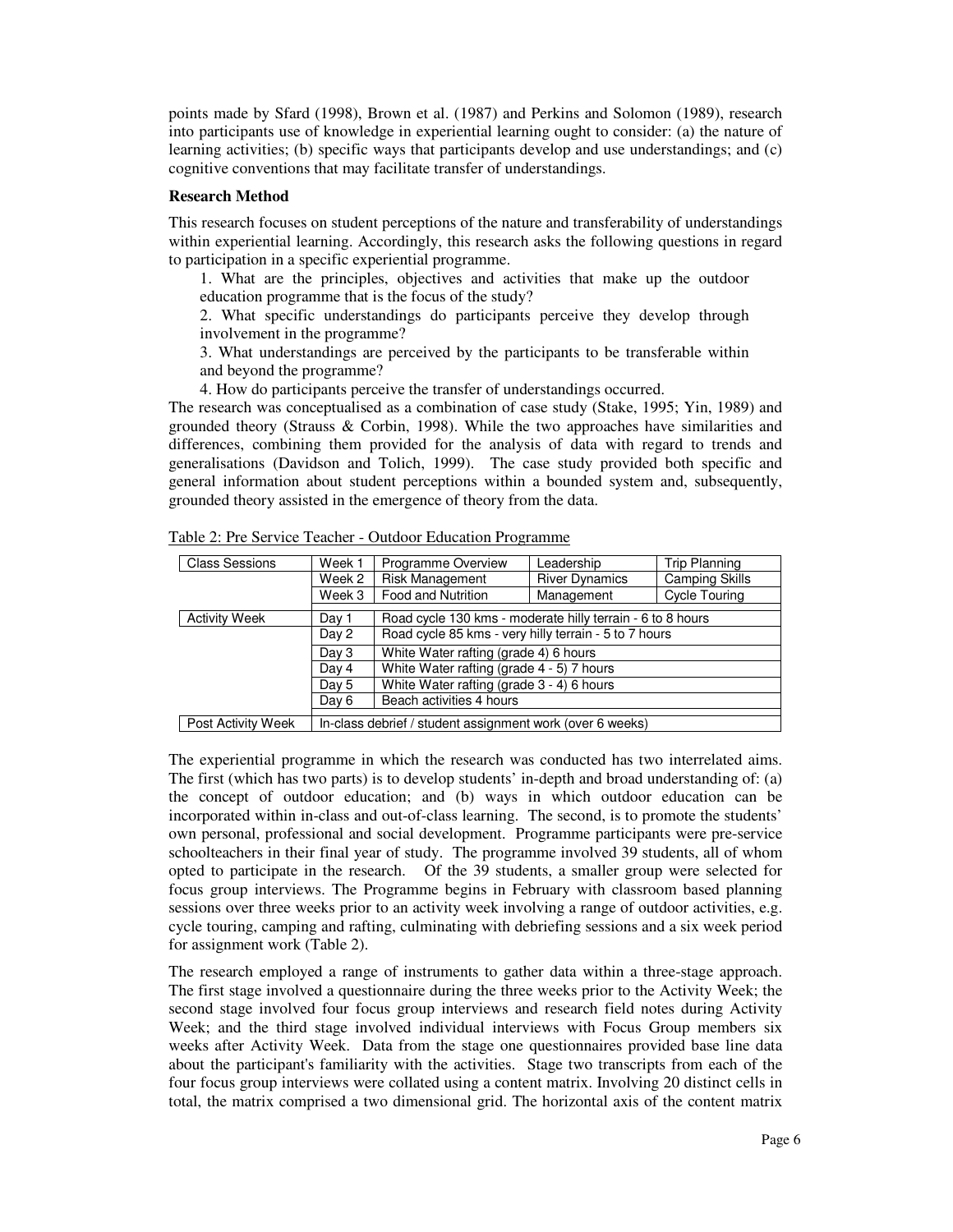was determined by the time frame to which the participant's comment related, i.e. Past Experience, The Present, Activity Week, and Beyond Activity Week. Participant's responses were categorised under the vertical axis as being about the: Specific Activity; Attitudinal  $\&$ Emotional; Professional; Intrapersonal; or Interpersonal. Approximately six weeks following the activity week, individual interviews were conducted with four of the five Focus Group members (one member was unavailable). Selected responses from each individual were summarised in terms of the research questions.

### **Findings and Discussion**

During the Activity Week participants considered and reported an extensive range of professional attitudes and personal beliefs about themselves and others. In a professional sense, students stated how the experiences might influence ways they would conduct professional relationships and consider organisational aspects of teaching. From an intrapersonal perspective, students shared understandings about their own thinking, and perceptions of how other students dealt with and processed the demands of Activity Week. With regard to transfer, student awareness of their own thinking identified: the need for learning to be personally and actively experienced; personal confidence in one setting relating to another; and the relevance of personal relationships prompting connections between settings. The development of interpersonal relationships through communication and trust was an important element throughout the Activity Week, especially in regard to the challenge and intensity of experiences. In addition, student awareness of the emotional interplay between individuals and the experiences they shared emerged as Activity Week progressed. In comparison, the interviews following Activity Week revealed a wide range of beliefs about the outcomes of the Outdoor Education Programme - both positive and negative. While some individual's perceptions of growth and transfer reported in the focus groups meetings were not confirmed in the individual interviews, other individuals reported positive transfer of learning beyond the Activity Week. In a similar way, the use of metaphor and significance of personal relationships in assisting transfer was confirmed by some individuals and not by others. Overall, participants perceived different outcomes in regard to the value of the outdoor education programme. With particular regard to the research questions, participant perception of the transfer of understandings during and beyond Activity Week varied significantly.

### *Links for transfer*

Results from the Stage One Questionnaire demonstrated the activities and the associated challenges were reasonably unfamiliar to the participants, particularly long distance cycling and river rafting. The importance of this finding becomes clear when considering the implications that prior exposure and confidence in outdoor activities may have for the transfer of learning. Crisp (1997) made the point that adventuresome activities were largely unnatural for the individuals he worked with, and that people need more than metaphors and reflection to transfer understandings. In a similar way, the participants in this study were unfamiliar with the activities, and the programme relied heavily on the use of metaphor to facilitate transfer of understandings. In addition, the Outdoor Education Programme did not incorporate the use of teaching staff or other significant people as a link between Activity Week and other aspects of the participants' lives.

Results from the focus groups during Activity Week demonstrate that students developed physical skills, relationships and personality skills that enabled them to meet the challenges they faced. In addition, the participants made specific connections between their participation in the activities and how similar experiences beyond the programme. For example, Peter's comment that, "Activity would cause teachers and children to work with and through each others differences" (PT, FG,2:32)*,* implied more than just a desire to involve children in outdoor activities. The suggestion being, adventuresome activities could be used as an educative tool to address a range of curricula and interpersonal learning opportunities. Consideration was also given by the focus group participants of differences and similarities between learners. Neil's comment that, "this stuff [learning by doing] helps you to look for what is special in each case [learning situation] - not what is the same" (NL, FG, 2:26), and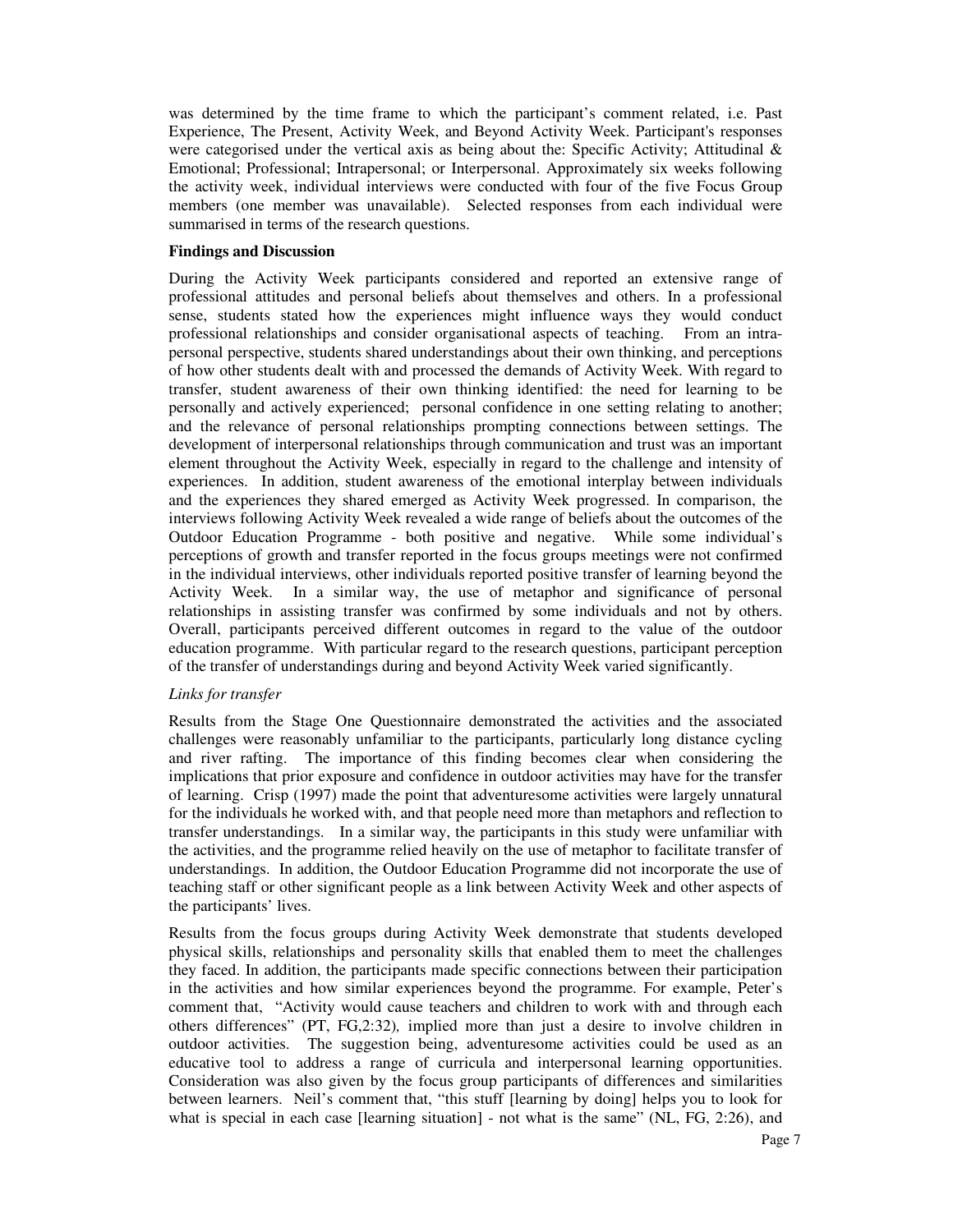Nikita's statement, "outdoor education highlights differences in people" (NK, FG, 2:33)*,* are both examples of how the experiences of Activity Week appeared to develop both participants' awareness of professional practice beyond the programme. Participants also noted the reactions of individuals in demanding situations, i.e. "You learnt a lot about people - especially when things don't go to plan" (RH, FG, 3:2) and "Teams fell apart today - lots of pressure and stress" (PP, FG, 3:2). With particular regard to transfer, participants identified the possibility of transfer, "By doing stuff like this you are more likely to transfer understandings to other activities" (RH, FG, 3:17) and, "The whole idea and principles of safety, how you go about, the way people work and everything, that's something that transfers" (RH, FG, 3:18). Added to this, participants appeared to gain considerable confidence in their own ability to undertake and complete challenges, i.e. "after this week maybe I'm not limited to what I can do" (PT, FG, 3:19). This said, participants were not clear about how they may transfer learning, Pippa's comment of "I've been tested and challenged and like in six months time there will be something that happens that triggers and brings you back to today. You might be talking about someone or something that happened to them," (PP, FG, 4:38), clearly demonstrates the learners acceptance of possible transfer but not the reason or cognitive process behind it.

Overall, through the activities and experiences of Activity Week, students considered and reported a wide range of professional attitudes, personal beliefs and feelings about themselves and others. In this respect, student perceptions from Stage Two are summarised in terms of three themes that emerged from the data, namely, professional, intrapersonal and interpersonal. In a professional sense, students stated how the experiences of Activity Week might influence ways they would: relate to children, conduct professional relationships and consider organisational aspects of teaching. Connections were made between understandings developed through outdoor activities and the implications these may have for professional practice beyond the programme. From an intrapersonal perspective, students shared understandings about their own thinking, and perceptions of how other students dealt with and processed the demands of Activity Week. Trust was important to the focus group and facilitated the intimacy, depth and quality of student responses. With regard to transfer, student awareness of their own thinking identified: the need for learning to be personally and actively experienced; personal confidence in one setting relating to another; and the relevance of personal relationships prompting connections between settings. The development of interpersonal relationships through communication and trust was an important element throughout the Activity Week, especially in regard to the challenge and intensity of experiences. In addition, student awareness of the emotional interplay between individuals and the experiences they shared emerged as Activity Week emerged. The strong bond that developed between participants was based on: (a) personal achievement; and (b) the shared nature of the challenges, hence, participants developed skills and strategies to cope in and through a group setting. In addition, participating in the research focus groups appeared to assist individuals to link learning from one situation to another. As an example "The Focus Group has helped me understand my own feelings about my abilities." (PP, FG, 1:39) and, "Talking in this [Focus] Group has helped me understand what else was going on and how others were feeling." (NK, FG, 1:22).

While most participants acknowledged learning and transfer within Activity week, only some identified transfer to other domains of their lives. Results from the individual interviews six weeks after Activity Week showed perceived transfer ranged from very little to a moderate amount. While it is not clear the extent to which specific individuals used the support of others to transfer understandings, several participants considered: (a) learning within Activity Week was transferable between activities; and (b) selected learning was transferable beyond Activity Week to other activities, Table 3 shows comparatively positive comments by students between Activity Week and the Individual Interview six weeks following.

Table 3: Transfer of Understandings Between Activity Week and Individual Interviews

| <b>Participant</b> | <b>During Activity Week</b> | <b>Six Weeks After</b> |
|--------------------|-----------------------------|------------------------|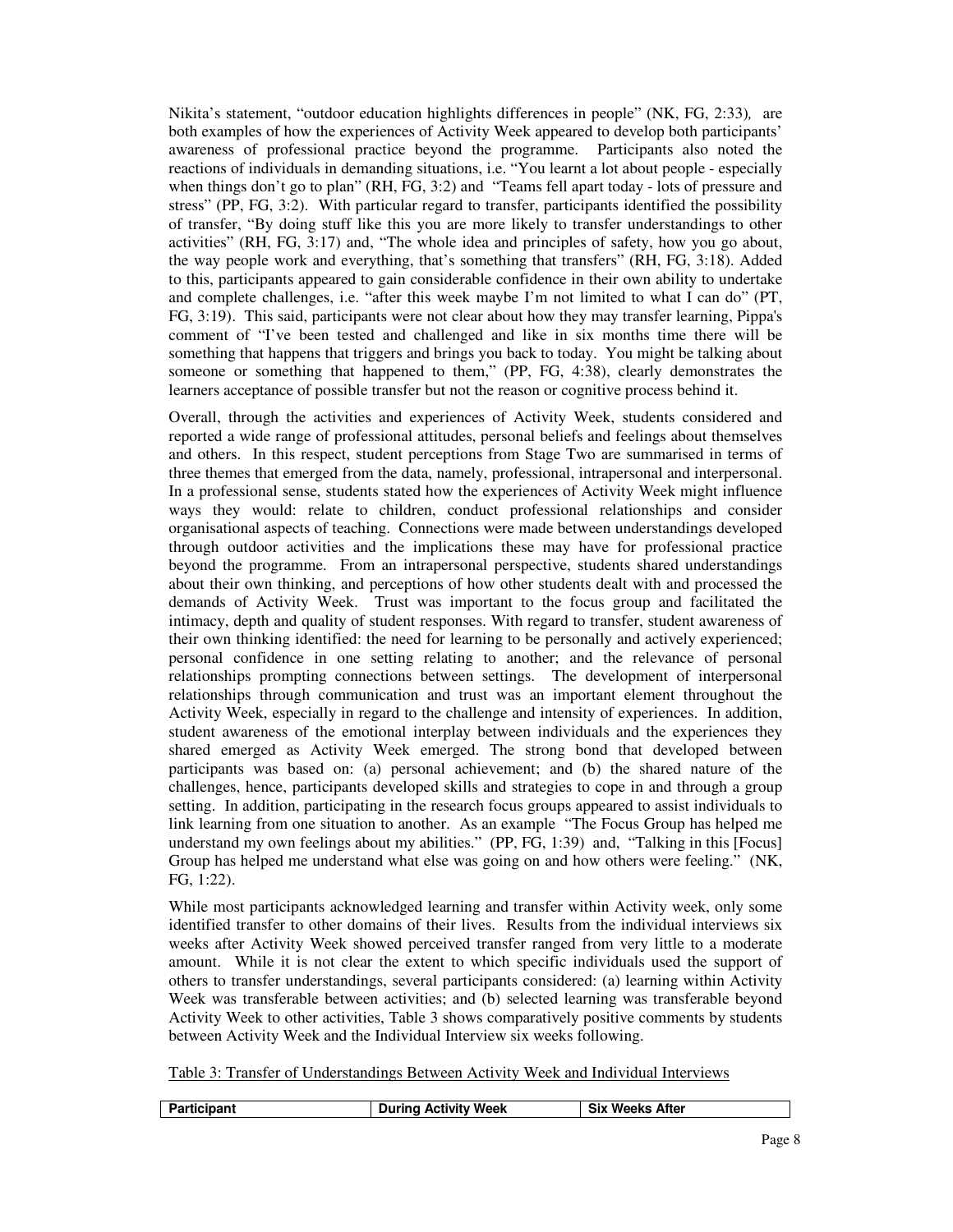| Peter  | After this week maybe I'm not<br>limited to what I can do PT (FG,<br>3:19                                                                       | "Now I apply it when I want to<br>give up., you did it then, so you<br>can do it now, which is the<br>transfer of a skill" (PT-I, 12)                                                                                               |
|--------|-------------------------------------------------------------------------------------------------------------------------------------------------|-------------------------------------------------------------------------------------------------------------------------------------------------------------------------------------------------------------------------------------|
| Pippa  | "It [cycle] made me aware of the<br>diversity of people. Now if you<br>think about it, that's a normal<br>classroom" PP (FG, 1:30)              | "when it does get tough as a<br>teacher, you know, you can do it<br>- you're done harder things<br>during Activity Week" (PP-I, 8)                                                                                                  |
| Rachel | "By doing stuff like this you are<br>more likely to<br>transfer<br>the<br>understandings<br>other<br>$\mathsf{to}$<br>activities" RH (FG, 3:17) | The river metaphor was cool in<br>that you related you as a person<br>to the river and the world around<br>It made me think about<br>vou.<br>some of the twists and turns I<br>have made and the ones in front<br>of me $(RH-I, 4)$ |

Balanced against this, two students could not identify many instances of transfer during the Activity Week itself and reported no transfer from Activity Week in the six week individual interview. In considering this perception that transfer did not occur, it is worth considering whether transfer beyond a programme may be dependent on an individual first transferring understandings between activities. Accordingly, the research suggests that an individual's ability to perceive non-specific transfer may have influenced their ability to firstly establish cognitive links within a programme. In conjunction, it is important to consider the degree to which transfer of understandings is bound within an interpersonal construct. In all cases, the participant's perception of what was transferred was knowledge or skills that had developed in an interactive setting. In many respects, this conclusion points towards the significance that shared experiences have for learning and transfer. The extent to which linking strategies and the role of shared experiences may have assisted participant transfer of understandings, should also be considered in light of Sfard's (1998) comparison between different metaphors of learning. With respect to learning as acquisition, the participants appeared to gain ownership (Sfard, 1998; p. 4) over learning during the Activity Week sufficiently to apply it other adventuresome activities. From the viewpoint of learning as participation, students learnt to interact in ways that succeeded over a range of situations. Collectively both views of learning require participants to make deliberate cognitive links between one situation and another. Arguably, cognitive links must involve an acceptance on the part of the learner of a degree of plausible sameness between settings. In respect to transfer within Activity Week the sameness of activities is evident given the nature and setting. However, the degree to which participants were able to construct cognitive relationships beyond Activity Week appears to have been limited.

## *Use of Metaphor to Assist Transfer*

The Programme relied heavily on the use of metaphor to assist student's development of understandings and the transfer of these within and beyond the programme. During the inclass sessions preceding Activity Week, students were introduced to the notion of using the river as a metaphor to assist making connections between Activity week and other aspects of their lives. During the activity week most students reported a regular identification with the metaphor during the Activity Week compared with a reduced level of metaphorical identification six weeks after. Given the limited amount of transfer beyond Activity Week, the discussion must question whether the usefulness of the metaphor as a learning / transfer tool was predominately limited to the challenges of Activity Week and the possible reasons why. People's perception of the outcomes of an experience play a significant role in the extent to which they 'buy into' the value and significance of what they are involved in. In simple terms, people have to see the sense of an experience to make some sense out of it. With respect to Druian et al. (1995) comments that successful experiential programmes feature clearly articulated purposes - the meanings of which are clearly understood by participants, it is not clear to what degree the participants understood why they were participating in Activity Week and the expected outcomes. This does not imply the Programme Objectives were not made clear to the participants, rather, it asks to what extent participants understood and 'bought into'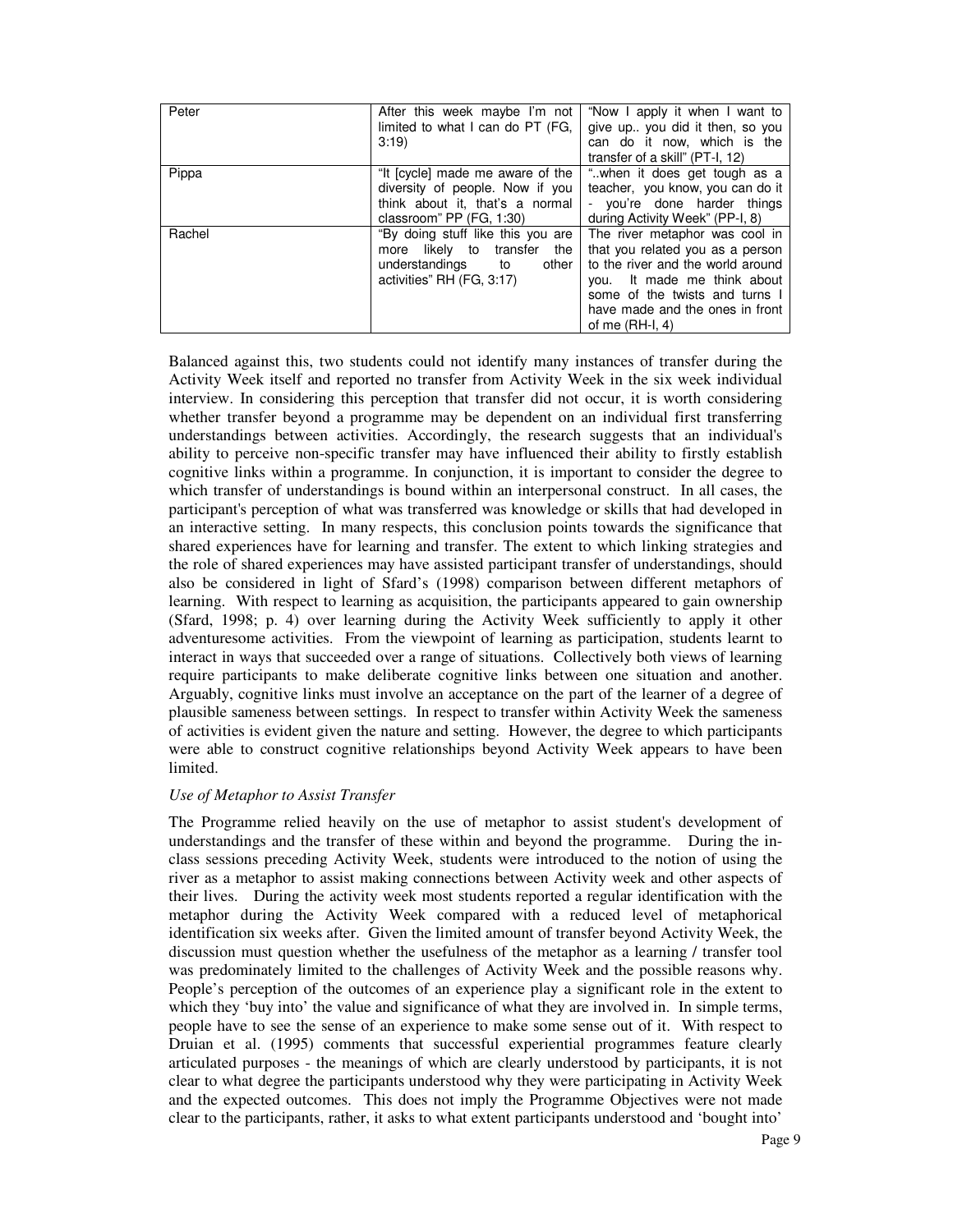the activities and likely outcomes. In respect to the use of metaphor, participants were instructed in the role the river metaphor would serve during Activity Week, however, it is not clear whether they understood the role it might play in helping them transfer understandings to other areas of their lives.

Whether the river metaphor was consciously owned by the participants is a significant factor in regard to expected learning outcomes. While there was a clear expectation on the part of the Programme Director for the metaphor to perform this role and acknowledgement by the Focus Group members of metaphorical use during the Activity Week, limited transfer and reference to the river metaphor beyond the programme would indicate the metaphor had limited personal significance beyond Activity Week. In regard to how participants construct meaning in and from experiential settings Nadler and Luckner (1992) specifically call for participants to personally own the comparative terms they use. The inference being, had the Programme caused students to construct and consider their own comparative terms during the Activity Week, the degree of transfer beyond the immediate activities may have increased. It is interesting to consider the influence student ownership of metaphor and/or objectives may play in transfer from an acquisition and participatory viewpoint of learning (Sfard, 1998). In regard to learning as acquisition, transfer is highly dependent upon the learner being able to generalise beyond the immediacy of the learning situation (Strauss, 1987: Gick & Holyoak, 1987: Perkins and Solomon, 1989). Or as Greeno (1997) suggested from a participatory viewpoint, successful transfer comes from students examining how they interpret learning and focus on the ways people use, share and manipulate understandings. In both regards, the programme did not purposefully engage students in ways of constructing personal metaphors and the programmes objectives that would assist transfer beyond the Activity Week. The key point here is that, transfer is much more likely to occur when students create the cognitive frameworks and reasons why learning might transfer from one domain to another.

## *Role of the Research Method*

The research process caused students involved in the Focus Group to: (a) give specific blocks of time during the week to consider their participation; (b) think out-loud about their experiences; (c) possibly share in the thinking of others; and (d) consider the implications of Activity Week in terms of all the students involved. The allocation of specific time for participants to consider their actions and perceptions of Activity Week, clearly provided an opportunity for reflection. This opportunity was reported by participants as a positive aspect. Aside from the opportunity for sharing perceptions, allocating time to reflect on the outcomes of the activities and personal challenges was arguably influential in participant learning. Apart from involving discussion between participants, programmes should incorporate specific opportunities for students to 'take time out' and consider the implications of the experiences undertaken. In the absence of active facilitation through a mentor, instructor or teacher, specific time for reflection could easily be enhanced or guided by written prompts in a diary form. Additionally, the Focus Group meetings caused participants to think out-loud about their experiences and possibly share in the thinking of others. Participants were able to draw conclusions about their perceptions with the assistance and shared thoughts of other group members. While it is reasonable to suggest participants could have drawn specific conclusions about the experiences themselves, whether they were involved in the Focus Group process or not, they would not have had the opportunity to 'test' their thinking in an open forum and adapt this accordingly. As such, it is possible that a form of cognitive reciprocity developed within the Focus Group in respect to collective understandings of what occurred. Balanced against this, it is also important to consider the degree to which this process may have caused participants to 'buy into' shared understanding that did not accurately reflect each individual's thinking. The point being, learners may agree with the shared understandings, the use of metaphor, and positive effects of a programme for a variety of reasons, such as: (a) the immediate nature of the activities; (b) positive reporting of learning by other Focus Group members; (c) conscious or unconscious alignment with the goals of the Programme and the Research; or (d) not wanting to appear 'out of step' with other group members.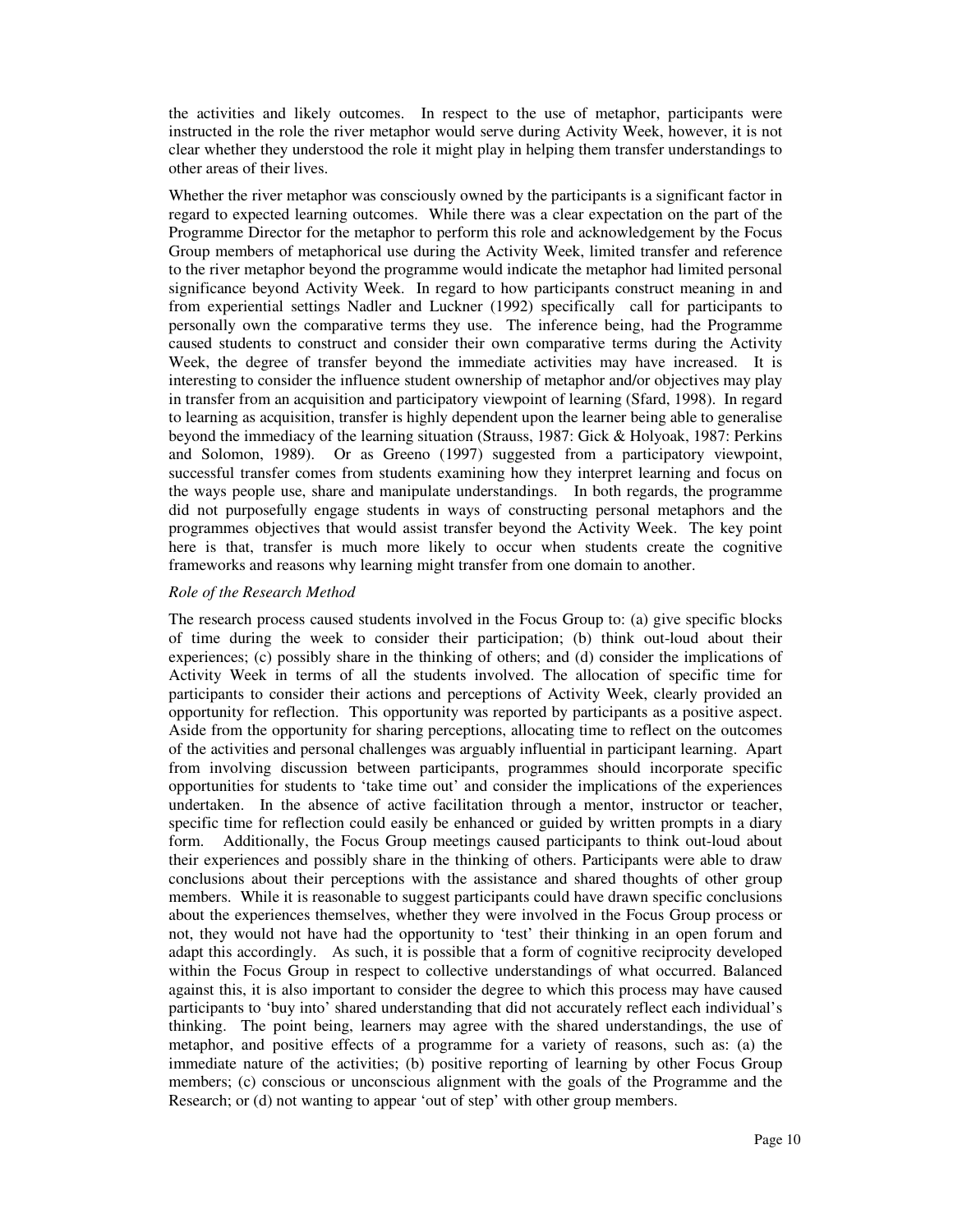#### *Overall Conclusions and Implications*

1. Design conditions for transfer before the programme starts. In doing so students should buy into the goals of the programme. People's perception of learning play a significant role in the extent they 'buy into' the value and significance of learning.

2. Use of metaphor as a cognitive link to transfer understanding found some acceptance with students. However, identification with the use of metaphor to assist transfer of learning beyond the Activity Week was limited. Transfer may have been enhanced by students creating their own metaphors / cognitive frameworks.

3. Transfer that did occur within and beyond the programme was interwoven with, and somewhat dependent upon emotional perceptions and personal relationships.

4. Within the programme there was little opportunity for students to practice transfer.

5. Programmes could consider the focus group approach as a educative tool to focus student learning and transfer prior to activities, during activities and after programmes.

6. Transfer within a programme increases the likelyhood of transfer beyond. Transfer of understandings beyond a programme is more likely when the experience is shared and discussed with others.

Educators who use hands on type situations to help students to learn, are charged with the responsibility of ensuring learning extends well beyond the limits of the programme. As such, this report recommends an approach to learning by doing that highlights the emotions, relationships, goals and thinking of individuals and groups in a reciprocal and dynamic way. With particular regard to vocational education, instructors should consider individual's learning to be a combination of three learning processes - cognition, emotions and behaviours (Mazany, 1997). The most powerful learning activities that people experience incorporate learning from all three processes. In addition, if transfer is to be successful, a conducive climate and culture must be created back in the workplace. A key element of this is to develop a learning partnership between managers, trainers and trainees to address transfer in organisations. Thereby all partners will be committed to making the training investment pay off.

A relatively new, yet pivotal agent, to assist in forging learning partnerships has been the introduction of industry training mentors at a trainee / apprenticeship level. As an example, under the banner of 'Modern Apprenticeships', since 2001 the New Zealand government and industry have developed the mentoring of industry trainees to the point where at 31 December 2003 there were over 6,259 Modern Apprentices in New Zealand working across 30 different industries, towards over 260 different qualifications. While the distinct role of each apprenticeship mentor is not specifically targeted to transfer, the very nature of ensuring apprentices, supervisors and employers make cognitive links between off-job theory / practical learning and different performance settings within the workplace, appears to improve overall learning, task performance in the workplace and, arguably, staff retention. Such an established mentoring relationship is one of the essential components that enables trainees to try out their new learning, by helping to create a supportive organisational climate.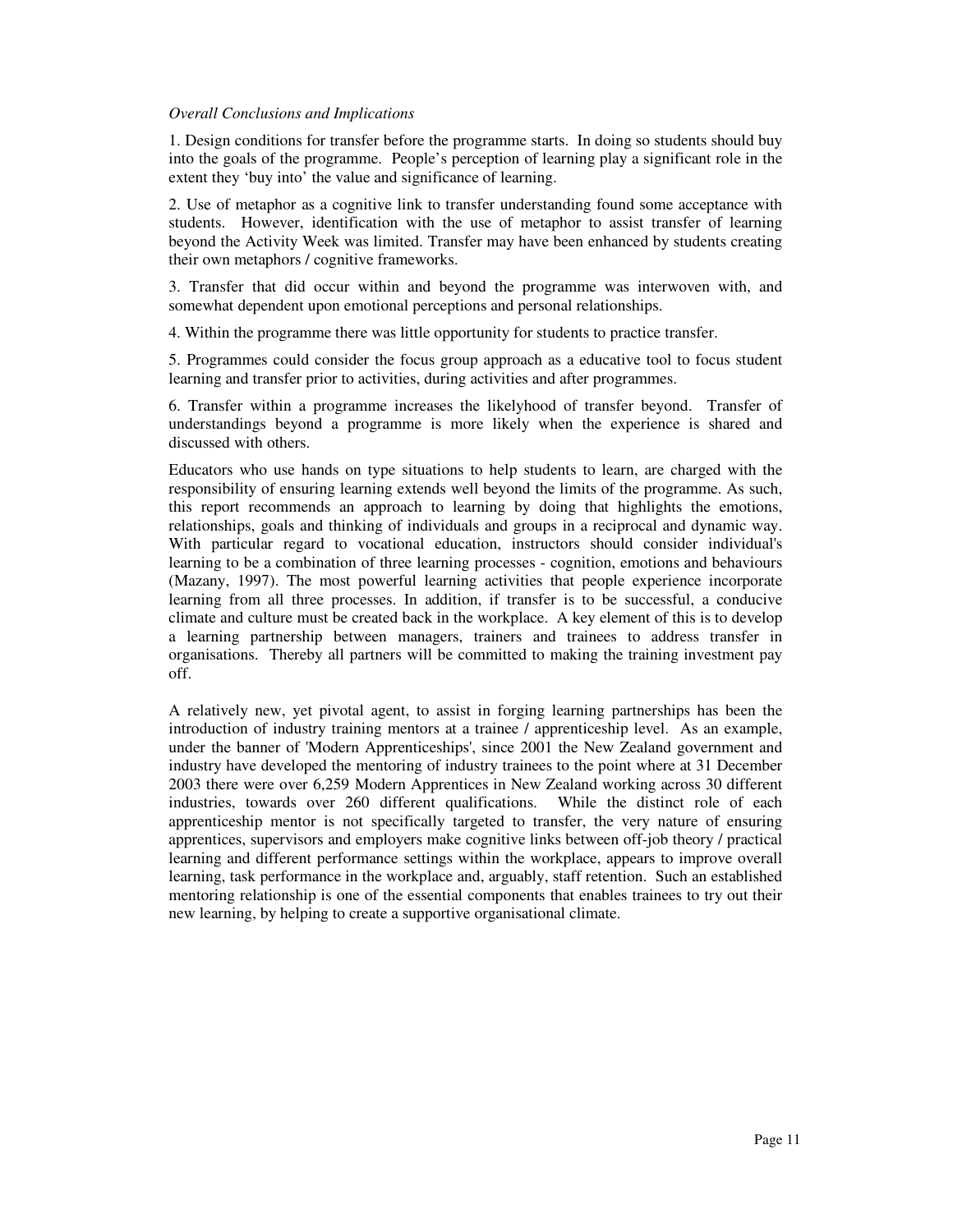#### **References**

- Anderson, J. R., Reder, L. M., & Simon, H. A. (1996). Situated learning and education. Educational Researcher. 25(4), pp. 5-11.
- Anderson, J. R., Reder, L. M., & Simon, H. A. (1997). Situative versus cognitive perspectives: Form versus substance. Educational Researcher. 26(1), pp. 18-21.
- Bacon, S, (1983), The conscious use of metaphor in outward bound. Denver: Type Smith Inc.
- Biggs, J. B. & Moore, P. J. (1993), The process of learning. (3rd ed) New York: Prentice Hall.
- Bransford, J.D., Brown A. L. and Cocking, R. R. (Eds.) (1999), How people learn: brain, mind, experience, and school. Washington, D.C.: National Academy Press.
- Broad, M.L. & Newstrom, J.W. (1992). *"Transfer of Training"*, Reading, MA, Addison-Wesley
- Broady, H. S. (1988). The uses of schooling. New York: Routledge.
- Brown, J. S., Collins, A., & Duguid, P. (1987). Situated cognition and the culture of learning. Educational Researcher. 16(1), pp. 32-42.
- Chapman, S., McPhee, P., & Proudman, B. (1992). What is experiential education. Journal of Experiential Education. 3(2) pp. 4-11.
- Crisp, S. (1996). International models of best practice in wilderness and adventure therapy: implications for Australia. Melborne: Winston Churchill Fellowship Final Report.
- Davidson, C. & Tolich, M. (1999) Social Science Research in New Zealand: Many Paths to Understanding. Auckland, NZ: Pearson Educational.
- Drebing, C. E., Willis, S.C., & Genet, B. (1987). Anxiety and the Outward Bound process. Journal of Experiential Education. 10, pp. 17-21.
- Druian, G., Owens, T. R. & Owen, S. K. (1980). Experiential education: A search for common roots. Journal of Experiential Education. 3(2) pp. 5-10.
- Garvey, D. (1995). A History of AEE. In Warren, K., Sakofs, M. & Hunt, J. The theory of experiential education (3rd ed) (pp. 75-84). Boulder: Association for Experiential Education.
- Gass, M.A. (1995) Programming the transfer of learning in adventure education. In Warren, K., Sakofs, M. & Hunt, J. The theory of experiential education (3rd ed) (pp. 131-142). Boulder: Association for Experiential Education.
- Gass, M., Goldman, K. & Priest, S. (1992) "Constructing effective corporate adventure training programs", *Journal of Experiential Education*, 15 (1), 35-42
- Gass, M. & Priest, S. (1993) "Using Metaphors And Isomorphs To Transfer Learning In Adventure Education", *Journal of Adventure Education and Outdoor Leadership*, 10 (4), 18-23
- Greeno, J. G. (1997). On claims that answer the wrong questions. Educational Researcher. 26 (1), pp. 5-17.
- Hattie, J., Marsh, H. W., Neill, J. T. & Richards, G. E. (1997). Adventure education and outward bound: out-of-class experiences that make lasting difference. Review of Educational Research. 67(1), pp. 43-87.
- James, T. (1990), Kurt Hahn and the aims of education. Journal of Experiential Education. 13 (1) pp. 6-13.
- Kielsmeier, J. (1995). Experiential learning in schools and higher education. Boulder, CO: Assocaition for Experiential Education.